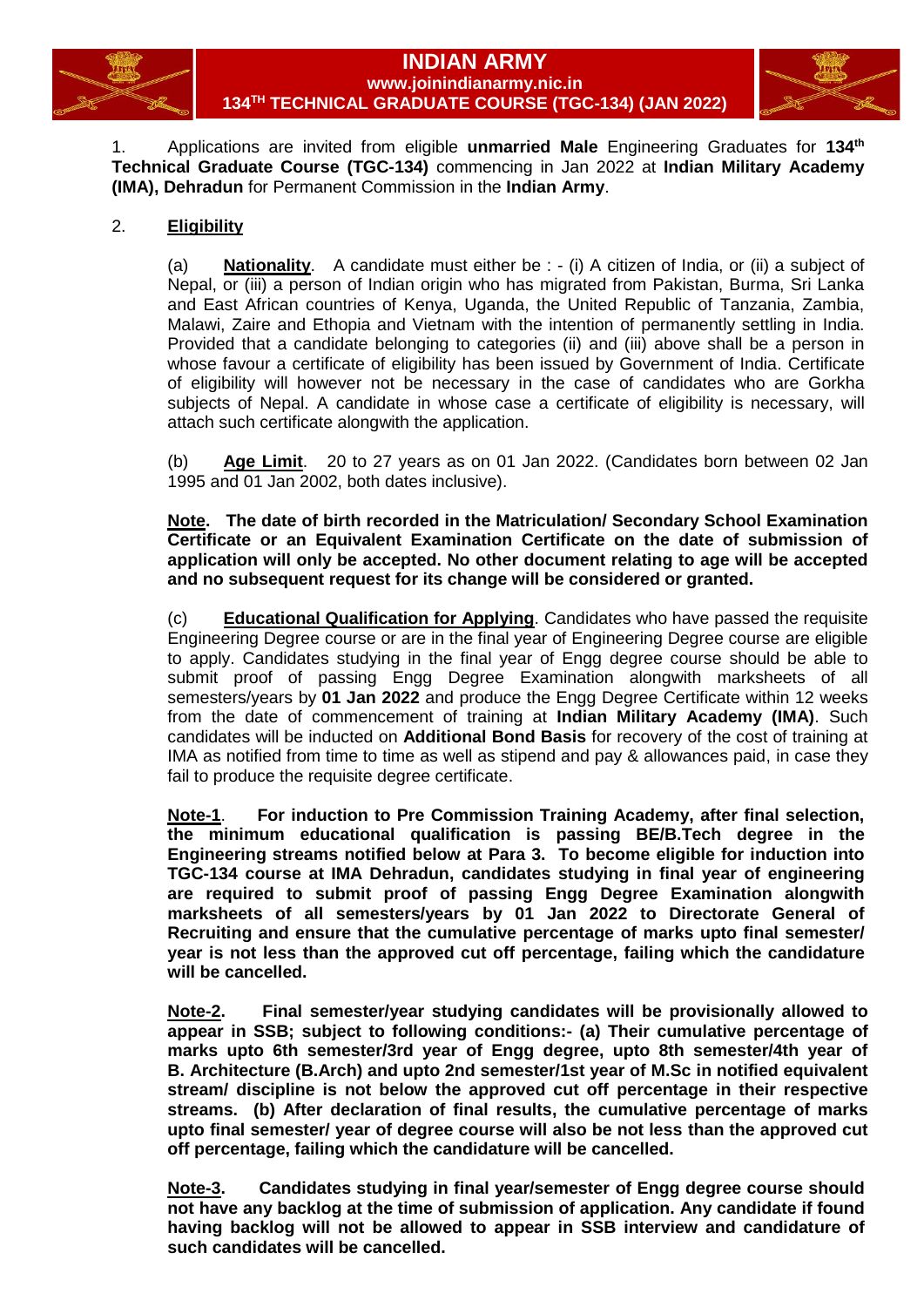**Note-4. Candidates, who have yet to pass their degree examination will be eligible only if they are studying in the final year of degree examination. Those candidates who have yet to qualify in the final year Degree Examination and are allowed to appear for SSB, should note that this is only a special concession given to them. They are required to submit proof of passing Engg Degree Examination alongwith all marksheets towards the Engg Degree Examination by the above prescribed date and no request for extending this date will be entertained on the grounds of late conduct of basic qualifying University Examination, delay in declaration of results or any other grounds whatsoever.**

3. **Vacancies**. Candidates must note that only the Engineering streams and their acceptable equivalent streams, strictly as notified in the table below, will be accepted. Candidates with degrees in any other engineering stream(s) are not eligible to apply. **Any variation between the nomenclature of Engineering stream as given on the degree parchment / marksheet and that submitted by the candidate in his online application will result in cancellation of candidature.**

| <b>Engineering Streams</b>   | <b>Equivalent Engineering Streams</b>                  |    |  | Vacancy |  |
|------------------------------|--------------------------------------------------------|----|--|---------|--|
| (Listed in Al)               |                                                        |    |  |         |  |
| Civil/ Building Construction | <b>Civil Engineering</b><br>(a)                        | 10 |  |         |  |
| Technology                   | Civil Engineering (Structural Engineering)<br>(b)      |    |  |         |  |
|                              | (c)<br>Structural Engineering                          |    |  |         |  |
|                              | <b>Building Engineering and Construction</b><br>(d)    |    |  |         |  |
|                              | <b>Building and Construction Technology</b><br>(e)     |    |  |         |  |
|                              | Civil and Rural Engineering<br>(f)                     |    |  |         |  |
|                              | Civil Engineering and Planning<br>(g)                  |    |  |         |  |
|                              | Civil Engineering (Construction Technology)<br>(h)     |    |  |         |  |
|                              | Civil and Infrastructure Engineering<br>(j)            |    |  |         |  |
|                              | Civil Technology<br>(k)                                |    |  |         |  |
|                              | (1)<br><b>Construction Engineering</b>                 |    |  |         |  |
|                              | <b>Construction Engineering and Management</b><br>(m)  |    |  |         |  |
|                              | <b>Construction Technology</b><br>(n)                  |    |  |         |  |
|                              | <b>Construction Technology and Management</b><br>(o)   |    |  |         |  |
|                              | Geo Informatics<br>(p)                                 |    |  |         |  |
|                              | Civil and Environmental Engineering<br>(q)             |    |  |         |  |
|                              | Civil Engineering (Environmental Engineering)<br>(r)   |    |  |         |  |
|                              | (s)<br>Civil Engineering Environmental and Pollution   |    |  |         |  |
|                              | Control                                                |    |  |         |  |
|                              | (t)<br><b>Environment Engineering</b>                  |    |  |         |  |
|                              | <b>Environmental Engineering</b><br>(u)                |    |  |         |  |
|                              | <b>Environmental Science and Engineering</b><br>(v)    |    |  |         |  |
|                              | <b>Environmental Science and Technology</b><br>(w)     |    |  |         |  |
|                              | Civil Engineering (Public Health Engineering)<br>(x)   |    |  |         |  |
|                              | (y)<br><b>Environmental Planning</b>                   |    |  |         |  |
| Architecture                 | (a)<br><b>Architecture Engineering</b>                 | 01 |  |         |  |
|                              | <b>Architectural Engineering</b><br>(b)                |    |  |         |  |
|                              | Architectural Assistantship<br>(c)                     |    |  |         |  |
|                              | (d)<br>Architecture and Interior Decoration            |    |  |         |  |
|                              | (e)<br>Architecture Assistantship                      |    |  |         |  |
| Mechanical                   | (a)<br>Mechanical Engineering                          | 02 |  |         |  |
|                              | Mechanical (Mechatronics) Engineering<br>(b)           |    |  |         |  |
|                              | Mechanical & Automation Engineering<br>(c)             |    |  |         |  |
|                              | (d)<br>Advance Mechatronics and Industrial             |    |  |         |  |
|                              | <b>Automation Engineering</b>                          |    |  |         |  |
| Electrical/ Electrical &     | <b>Electrical Engineering</b><br>(a)                   | 03 |  |         |  |
| Electronics                  | (b)<br>Electrical Engineering (Electronics & Power)    |    |  |         |  |
|                              | Power System Engineering<br>(c)                        |    |  |         |  |
|                              | <b>Electrical &amp; Electronics Engineering</b><br>(d) |    |  |         |  |
|                              | Electrical & Electronics (Power System)<br>(e)         |    |  |         |  |
|                              | <b>Electrical and Mechanical Engineering</b><br>(f)    |    |  |         |  |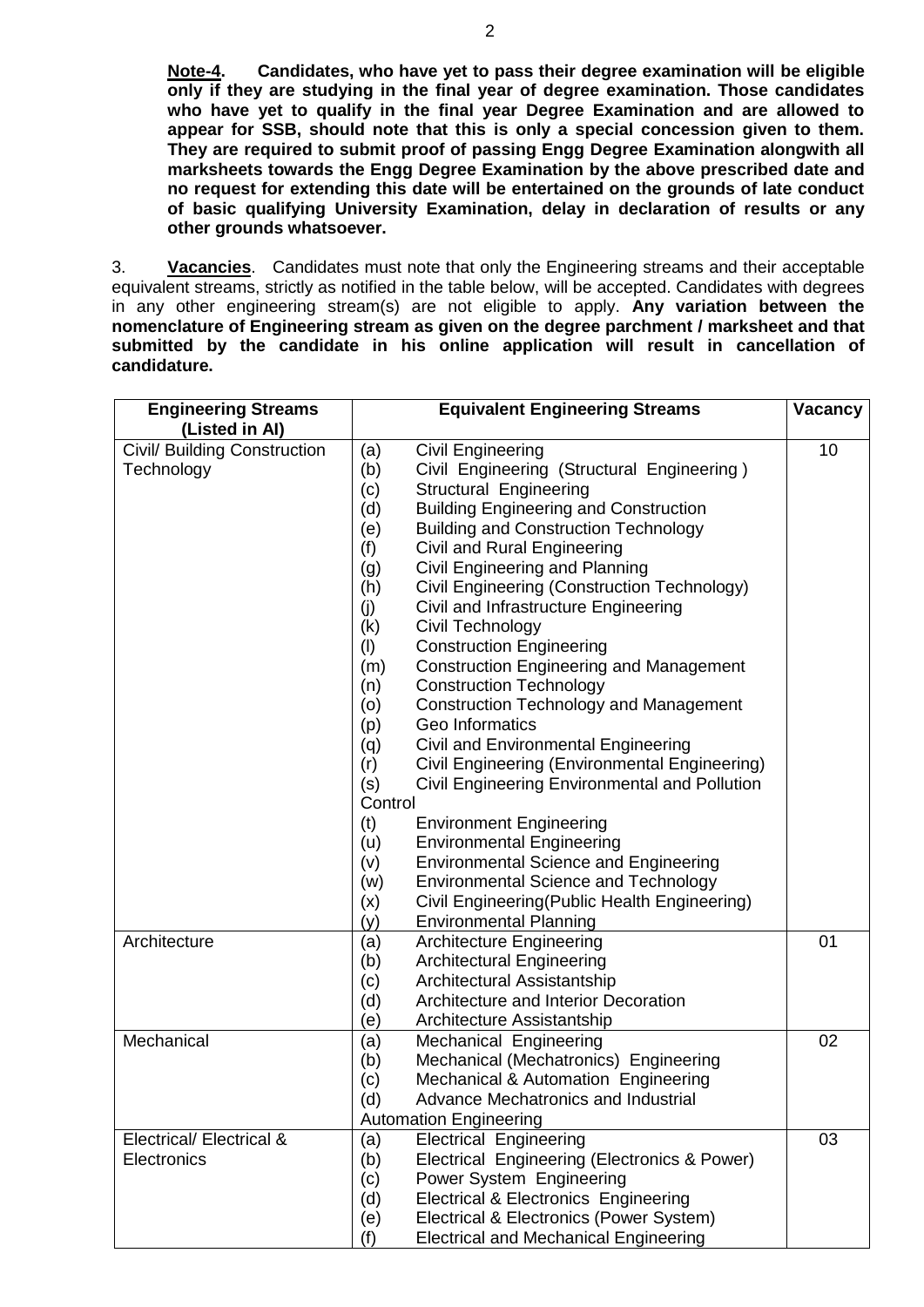|                               | <b>Electrical and Power Engineering</b><br>(g)            |    |
|-------------------------------|-----------------------------------------------------------|----|
|                               | (h)<br><b>Electrical Instrumentation Engineering</b>      |    |
|                               | <b>Electrical Instrumentation &amp; Control</b><br>(i)    |    |
|                               | Engineering                                               |    |
|                               | (k)<br>Electrical, Electronics and Power                  |    |
| Computer Science &            | (a)<br>Computer Engineering                               | 08 |
| Engineering/ Computer         | (b)<br><b>Computer Science</b>                            |    |
| Technology/ M. Sc.            | <b>Computer Technology</b><br>(c)                         |    |
| <b>Computer Science</b>       | (d)<br><b>Computer Science &amp; Engineering</b>          |    |
|                               | <b>Computer Science Engineering</b><br>(e)                |    |
|                               | (f)<br>3-D Animation and Graphics                         |    |
|                               | <b>Advanced Computer Application</b><br>(g)               |    |
|                               | (h)<br><b>Computer and Communication Engineering</b>      |    |
|                               | (j)<br><b>Computer Engineering and Application</b>        |    |
|                               | <b>Computer Networking</b><br>(k)                         |    |
|                               | <b>Computer Science and Technology</b><br>(1)             |    |
|                               | <b>Computer Science and Information Technology</b><br>(m) |    |
|                               | <b>Computer Science and System Engineering</b><br>(n)     |    |
|                               | (0)<br>Computing in Computing                             |    |
|                               | Computing in Multimedia<br>(p)                            |    |
|                               | <b>Computing in Software</b><br>(q)                       |    |
|                               | <b>Electrical and Computer Engineering</b><br>(r)         |    |
|                               | (s)<br><b>Electronics and Computer Science</b>            |    |
|                               | (t)<br><b>Electronics and Computer Engineering</b>        |    |
|                               | <b>Mathematics and Computing</b><br>(u)                   |    |
|                               | <b>Computer Engineering (Software Engineering)</b><br>(v) |    |
|                               | Computer Science & Engineering (Networks)<br>(w)          |    |
|                               | Nano Science & Technology<br>(x)                          |    |
|                               | (y)<br>Artificial Intelligence                            |    |
|                               | (z)<br><b>Machine Learning</b>                            |    |
|                               | Data Science Programme<br>(aa)                            |    |
|                               | Nano Technology<br>(ab)                                   |    |
|                               | Robotics & Automation<br>(ac)                             |    |
|                               | <b>Automation &amp; Robotics</b><br>(ad)                  |    |
|                               | <b>Mechatronics Engineering</b><br>(ae)                   |    |
|                               | M.Sc. Computer Science<br>(af)                            |    |
|                               | M.Sc. Computer Technology<br>(ag)                         |    |
| <b>Information Technology</b> | <b>Information Technology</b><br>(a)                      | 03 |
|                               | Information Science and Engineering<br>(b)                |    |
|                               | Software Engineering<br>(c)                               |    |
|                               | Information and Communication Technology<br>(d)           |    |
|                               | (e)<br><b>Information Engineering</b>                     |    |
|                               | (f)<br>Information Science and Technology                 |    |
|                               | Information Technology and Engineering<br>(g)             |    |
|                               | M.Sc. Information Technology<br>(h)                       |    |
|                               | M.Sc. Information and Communication<br>(i)                |    |
|                               | Technology                                                |    |
| Electronics &                 | Electronics & Telecommunication Engineering<br>(a)        | 02 |
| Telecommunication             | Electronics and Telecommunication<br>(b)                  |    |
|                               | Engineering (Technologynician Electronic Radio)           |    |
|                               | Electronics & Telecommunication Engineering<br>(c)        |    |
|                               | (Technology in Electric Radio)                            |    |
|                               | M.Sc. Electronics & Telecommunication<br>(d)              |    |
| Telecommunication             | <b>Telecommunication Engineering</b><br>(a)               | 01 |
|                               |                                                           |    |
| Electronics &                 | (a)<br>Electronics & Communication Engineering            | 01 |
| Communication                 | Electronics & Electrical Communication<br>(b)             |    |
|                               | Engineering                                               |    |
|                               | <b>Communication Engineering</b><br>(c)                   |    |
|                               | <b>Applied Electronics &amp; Communications</b><br>(d)    |    |
|                               | Electronics & Communication (Communication<br>(e)         |    |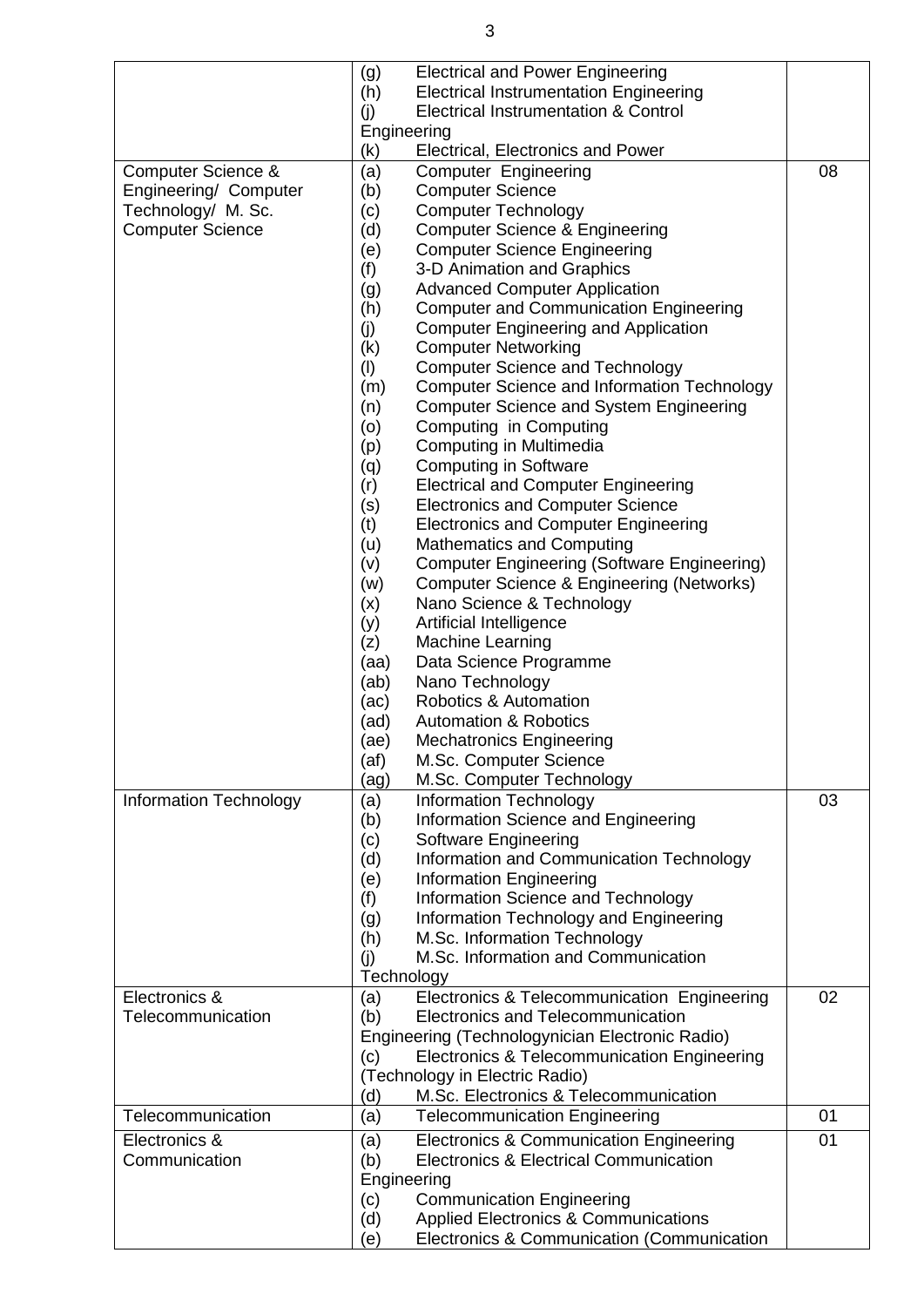|                            | System Engineering)                                       |    |
|----------------------------|-----------------------------------------------------------|----|
|                            | <b>Electronics &amp; Communication Engineering</b><br>(f) |    |
|                            | (industry Integrated)                                     |    |
|                            | Electronics & Communication Engineering<br>(g)            |    |
|                            | (Microwave)                                               |    |
|                            | Advanced Communication and Information<br>(h)             |    |
|                            | System                                                    |    |
|                            | <b>Advanced Electronics and Communication</b><br>(i)      |    |
|                            | Engineering                                               |    |
|                            | M.Sc. Communication<br>(k)                                |    |
|                            | M.Sc. Microelectronics & Advanced<br>(1)                  |    |
|                            | Communication                                             |    |
| Micro Electronics &        | Micro Electronics and Microwave Engineering<br>(a)        | 01 |
| Microwave                  |                                                           |    |
| Aeronautical/ Aerospace    | <b>Aeronautical Engineering</b><br>(a)                    | 01 |
|                            | (b)<br>Aerospace Engineering                              |    |
|                            | Aero Space Engineering<br>(c)                             |    |
|                            | (d)<br><b>Aircraft Maintenance Engineering</b>            |    |
| Avionics                   | <b>Avionics Engineering</b><br>(a)                        | 01 |
|                            | (b)<br><b>Aviation Engineering</b>                        |    |
| Electronics &              | (a)<br>Applied Electronics & Instrumentation              | 02 |
| Instrumentation/           | Engineering                                               |    |
| Instrumentation            | (b)<br>Electronics & Instrumentation Engineering          |    |
|                            | Electronics Instrumentation & Control<br>(c)              |    |
|                            | Engineering                                               |    |
|                            | (d)<br>Instrumentation & Control Engineering              |    |
|                            | (e)<br><b>Instrumentation Technology</b>                  |    |
|                            | <b>Instrumentation &amp; Electronics</b><br>(f)           |    |
|                            | <b>Instrumentation Engineering</b><br>(g)                 |    |
|                            | Electronics Communication & Instrumentation<br>(h)        |    |
|                            | Engineering                                               |    |
| <b>Fibre Optics</b>        | <b>Fibre Optics</b><br>(a)                                | 01 |
| Production                 | <b>Production Engineering</b><br>(a)                      | 01 |
|                            | (b)<br>Product Design & Development                       |    |
|                            | (c)<br><b>Production Engineering &amp; Management</b>     |    |
|                            | (d)<br>Production & Industrial Engineering                |    |
| Industrial/                | (a)<br><b>Industrial Engineering</b>                      | 01 |
| Industrial/Manufacturing/  | <b>Industrial Engineering &amp; Management</b><br>(b)     |    |
| Industrial Engg & Mgt      | Engineering                                               |    |
|                            | (c)<br>Industrial & Production Engineering                |    |
|                            | Industrial Engg & Mgt Engineering<br>(d)                  |    |
|                            | Industrial / Manufacturing Engineering<br>(e)             |    |
|                            | (f)<br><b>Manufacturing Engineering</b>                   |    |
|                            | Manufacturing Engineering & Technology<br>(g)             |    |
|                            | Manufacturing Process & Automation<br>(h)                 |    |
|                            | Engineering                                               |    |
|                            | Manufacturing Science & Engineering<br>(i)                |    |
|                            | (i)<br>Manufacturing Technology                           |    |
| <b>Workshop Technology</b> | <b>Workshop Technology</b><br>(a)                         | 01 |
|                            |                                                           |    |
| Total                      |                                                           | 40 |

**Note 1**. **These vacancies are tentative and may be changed depending on organizational requirements**.

Note 2. **Recommended candidates of TGC-134<sup>th</sup> course (Jan 2022) whose merit is not within the number of allotted vacancies of respective Engineering streams, may be offered to join Short Service Commission (Tech) Course (Apr 2022), subject to meeting all other eligibility conditions**.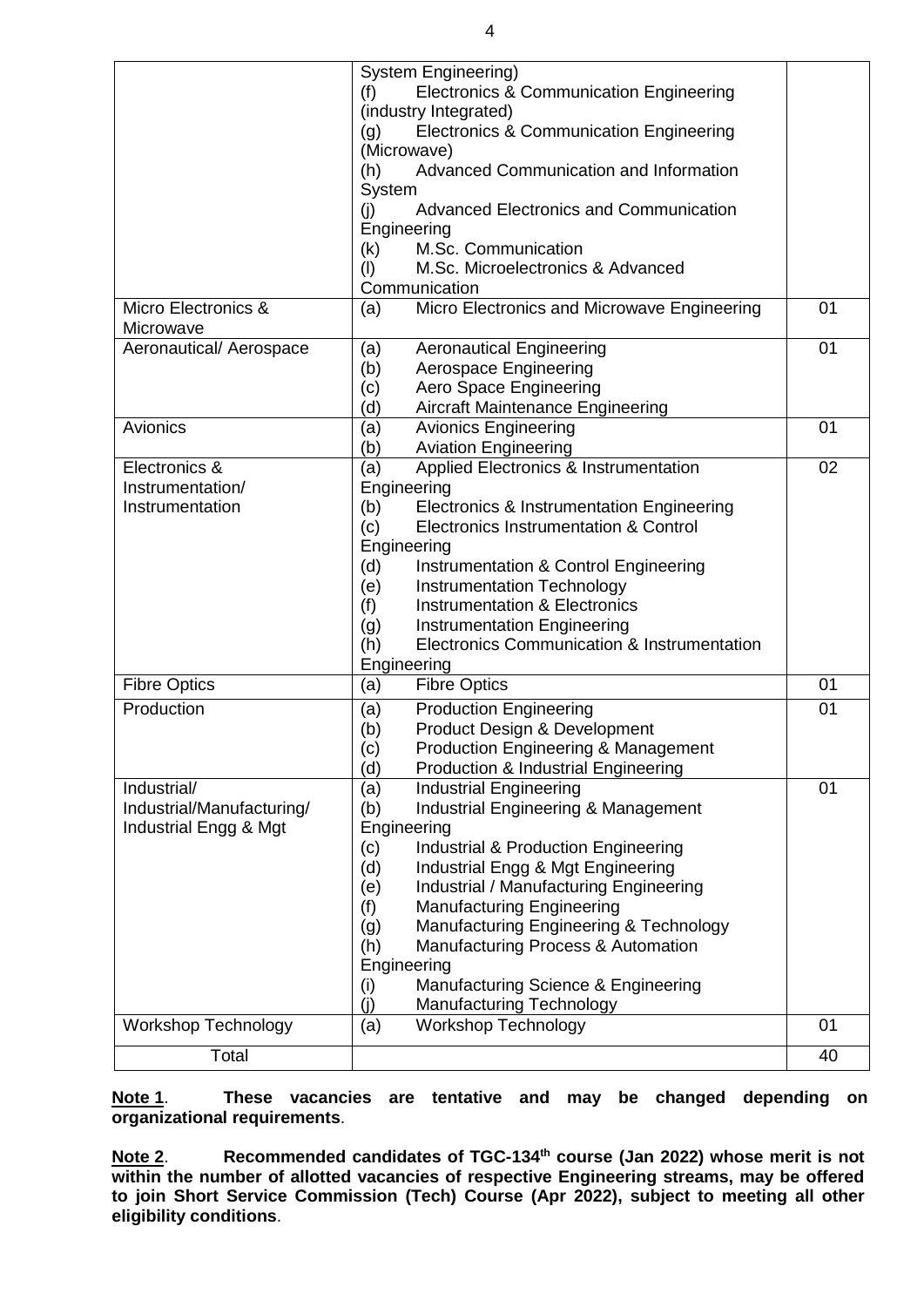# 4. **Type of Commission**

(a) **Grant of Commission**. Selected candidates will be granted Short Service Commission on probation in the rank of Lt from the date of commencement of the course or the date of reporting at IMA, whichever is later and will be entitled to full pay and allowances admissible to Lt during training period. Pay & allowances will be paid after successful completion of training.

(b) **Permanent Commission**. On successful completion of training cadets will be granted Permanent Commission in the Army in the rank of Lt.

(c) **Ante Date Seniority**. One year ante date seniority from the date of commission will be granted to Engineering Graduates of TGC Entry in the rank of Lt.

# 5. **Training**

(a) Selected candidates will be detailed for training at Indian Military Academy, Dehradun according to their position in the final order of merit (engineering stream-wise) upto the number of available vacancies and subject to meeting all eligibility criteria.

(b) Duration of training - 49 weeks.

(c) Candidates will neither be allowed to marry during the period of training nor he be allowed to live with parents/Guardians. Candidates must not marry until they complete the full training at the Indian Military Academy, Dehradun. A candidate, if he marries while under training, shall be **discharged** and will be liable to refund all expenditure incurred on him by the government. A candidate, who marries subsequent to the date of his application, though successful at the Service Selection Board interview and medical examination, will **not** be inducted for training, and his candidature will be **cancelled**.

(d) **Cost of Training**. The entire cost of training at IMA is at Government expense. In case the Gentleman Cadet is withdrawn from training academy due to reasons other than medical ground or the reasons not beyond his control, he will be liable to refund cost of training @ ₹ **12,908/- per week till 30 Jun 2021, thereafter a yearly escalation of 8% p.a will be calculated on the Per Capita cost of Training for each ensuing year** (or as notified from time to time) apart from allied charges as fixed by the government from time to time, for the period of his stay at Indian Military Academy, Dehradun.

6. The final allocation of Arms/Services will be made prior to passing out of Gentleman Cadets from IMA and will be at the sole discretion of Integrated HQ of Ministry of Defence (Army) keeping in view the existing policy. The candidate will not have any objection in the event of his final selection on allotment of any arms/service in the interest of the organisation. No representation is tenable on this account.

# 7. **TERMS AND CONDITIONS OF SERVICES**

# (a) **Promotion Criteria**

| Rank                                                        | <b>Promotion Criteria</b> |
|-------------------------------------------------------------|---------------------------|
| Lieutenant                                                  | On Commission             |
| Captain                                                     | On completion of 02 Yrs   |
| Major                                                       | On completion of 06 Yrs   |
| Lt Colonel                                                  | On completion of 13 Yrs   |
| Colonel (TS)                                                | On completion of 26 Yrs   |
| Colonel                                                     | On selection basis        |
| <b>Brigadier</b>                                            | subject to fulfillment of |
| Major General                                               | requisite service         |
| Lt General / HAG Scale                                      | conditions.               |
| HAG + Scale (*Admissible to $1/3^{rd}$ of total strength of |                           |
| Lt Generals)                                                |                           |
| VCOAS/Army Cdr/Lt Gen (NFSG)                                |                           |
| COAS                                                        |                           |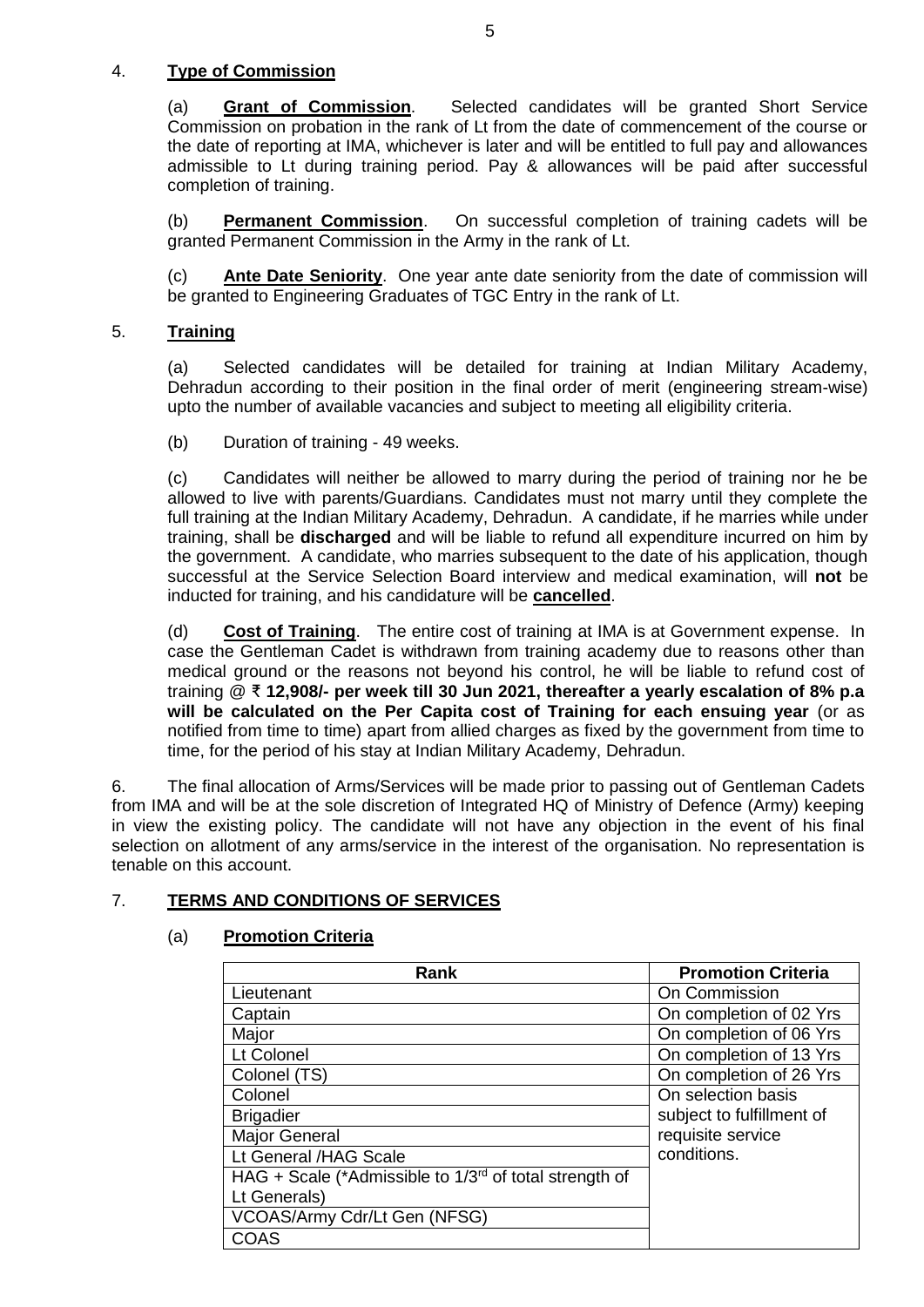(b) **Pay**

| Rank                                     | Level     | Pay (in ₹)           |
|------------------------------------------|-----------|----------------------|
| Lieutenant                               | Level 10  | 56,100 - 1,77,500    |
| Captain                                  | Level 10B | 61,300-1,93,900      |
| Major                                    | Level 11  | 69,400-2,07,200      |
| Lieutenant Colonel                       | Level 12A | 1,21,200-2,12,400    |
| Colonel                                  | Level 13  | 1,30,600-2,15,900    |
| <b>Brigadier</b>                         | Level 13A | 1,39,600-2,17,600    |
| <b>Major General</b>                     | Level 14  | 1,44,200-2,18,200    |
| <b>Lieutenant General HAG Scale</b>      | Level 15  | 1,82,200-2,24,100    |
| Lieutenant General HAG +Scale            | Level 16  | 2,05,400-2,24,400    |
| <b>VCOAS/Army Cdr/Lieutenant General</b> | Level 17  | $2,25,000$ /-(fixed) |
| (NFSG)                                   |           |                      |
| <b>COAS</b>                              | Level 18  | 2,50,000/-(fixed)    |

### (c) **Military Service Pay (MSP)**

Military Service Pay (MSP) to the officers from ₹15,500/- Per month fixed. the rank of Lt to Brig

## (d) **Fixed Stipend for Cadet Training**

|                         |  |  |  | Stipend to Gentlemen Cadets during the entire $\frac{1}{56}$ , 100/- Per month*  |
|-------------------------|--|--|--|----------------------------------------------------------------------------------|
|                         |  |  |  | duration of training in Service Academy i.e. during   (Starting pay in Level 10) |
| training period at IMA. |  |  |  |                                                                                  |

\*On successful commissioning, the pay in the Pay Matrix of the Officer Commissioned shall be fixed in first Cell of Level 10 and the period of training shall not be treated as commissioned service and arrears on account of admissible allowances, as applicable, for the training period shall be paid to cadets.

### (e) **Qualification Grant**

(i) **Qualification Grant**. Abolished as a separate allowance. Eligible employees to be governed by newly proposed Higher Qualification Incentive (HQI). Order for HQI is yet to be issued by MoD.

(ii) **Flying allowance**. The Army Aviators (Pilots) serving in the Army Aviation Corps are entitled to flying allowance as under :-

| Lieutenant and above   Level 10 and above | $\frac{1}{2}$ ₹25,000/- Per month fixed (R1H1 of |
|-------------------------------------------|--------------------------------------------------|
|                                           | Risk and Hardship Matrix)                        |

## (f) **Other Allowances**

| <b>Dearness Allowance</b>        | Admissible at the same rates and under the same<br>conditions as are applicable to the civilian<br>personnel from time to time |
|----------------------------------|--------------------------------------------------------------------------------------------------------------------------------|
| Para Allce                       | ₹ 10500/- per month                                                                                                            |
| Para Reserve Allce               | ₹ 2625/- per month                                                                                                             |
| Para Jump Instructor Allce       | ₹ 10500/- per month                                                                                                            |
| <b>Project Allce</b>             | ₹ 3400/- per month                                                                                                             |
| <b>Special Forces Allce</b>      | ₹ 25000/- per month                                                                                                            |
| <b>Technical Allce (Tier-I)</b>  | ₹ 3000/- per month                                                                                                             |
| <b>Technical Allce (Tier-II)</b> | ₹ 4500/- per month                                                                                                             |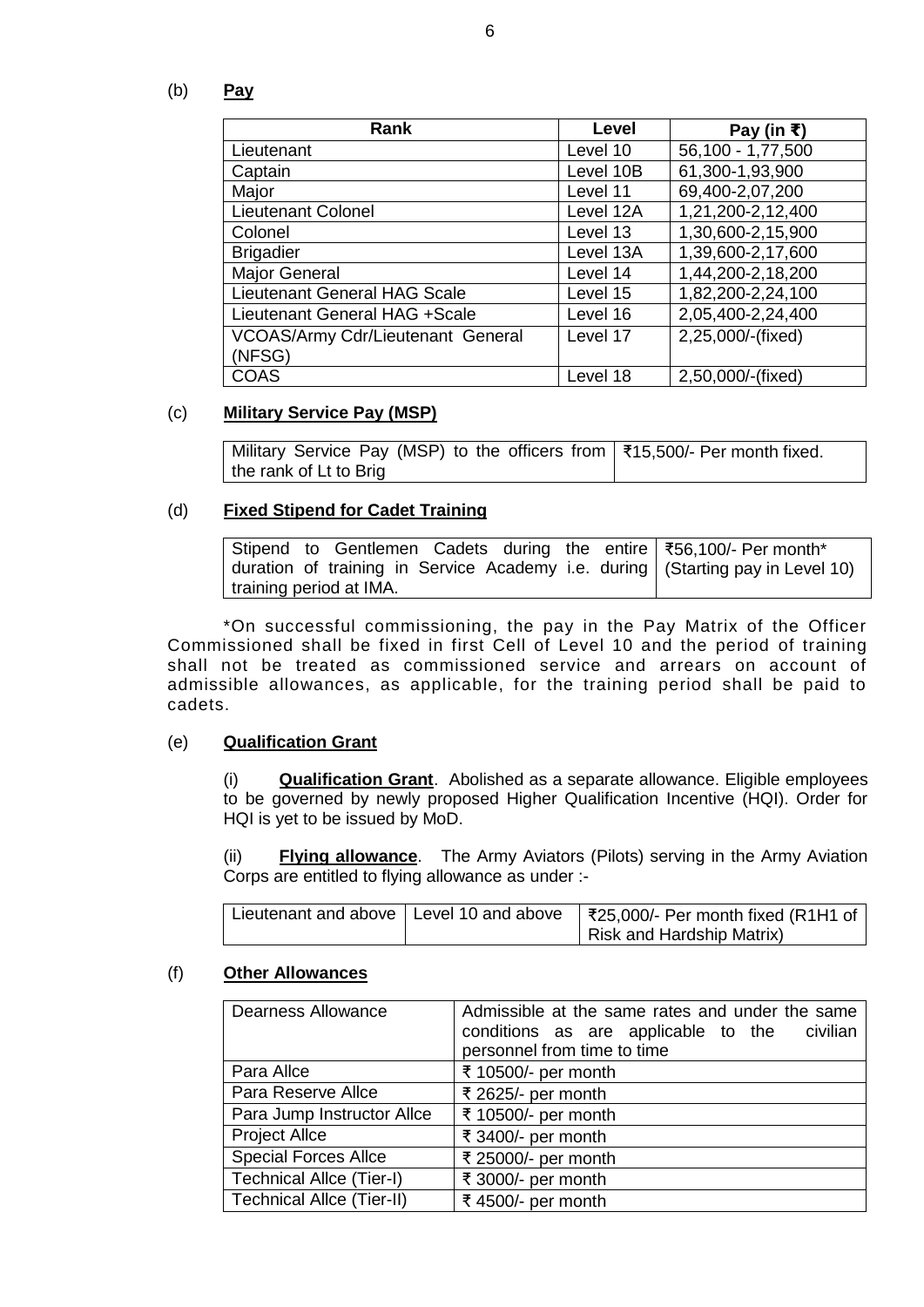(g) Depending upon rank and area of posting, officer posted to Field Areas will be eligible for the following Field Area allowances :-

| Rank       | Level     | <b>HAFA</b><br>(₹Per month)   | <b>Fd Area Allce</b><br>(EPer month) | <b>Mod Fd Area Allce</b><br>(₹Per month) |
|------------|-----------|-------------------------------|--------------------------------------|------------------------------------------|
| Lieutenant | Level 10  | 16,900/-                      | $10,500/-$                           | $6.300/-$                                |
| and above  | and above | R <sub>1</sub> H <sub>2</sub> | R <sub>2</sub> H <sub>2</sub>        | 60% of R2H2                              |

#### (h) **High Altitude Allowance**

| Rank           | Level     | <b>CAT-I</b><br>(₹Per month)  | <b>CAT-II</b><br>(₹Per month) | <b>CAT-III</b><br>(₹Per month) |
|----------------|-----------|-------------------------------|-------------------------------|--------------------------------|
| Lieutenant and | Level 10  | $3,400/-$                     | $5,300/-$                     | $25,000/-$                     |
| above          | and above | R <sub>3</sub> H <sub>2</sub> | <b>R3H1</b>                   | R <sub>1</sub> H <sub>1</sub>  |

(j) **Siachen Allowance**. Siachen Allowance will be ₹42,500/- Per month.

(k) **Uniform allowance**. Subsumed into the newly proposed Dress Allowance i.e. ₹20,000/- Per year.

#### (l) **Ration in Kind**. In peace and field areas.

#### (m) **Transport Allowance (TPTA)**

| <b>Pay Level</b> | Higher TPTA Cities (₹ Per month) | Other Places (₹ Per<br>month) |
|------------------|----------------------------------|-------------------------------|
| 10 and above     | $7,200/- +DA$ thereon            | $3,600/$ - +DA thereon        |

#### **Note**:-

(i) **Higher Tpt Cities (UA)**. Hyderabad, Patna, Delhi, Ahmadabad, Surat, Bengaluru, Kochi, Kozhikode, Indore, Greater Mumbai, Nagpur, Pune, Jaipur, Chennai, Coimbatore, Ghaziabad, Kanpur, Lucknow, Kolkata.

(ii) The allowance shall not be admissible to those service personnel who have been provided with the facility of Government transport.

(iii) Officers in Pay Level 14 and above, who are entitled to use official car, will have the option to avail official car facility or to draw the TPTA at the rate of ₹ 15,750/- +DA per month thereon.

(iv) The allowance will not be admissible for the calendar month(s) wholly covered by leave.

(v) Physically disabled service personnel will continue to be paid at double rate, subject to a minimum of ₹ 2,250/- + DA per month.

(n) **Children Education Allowance**. ₹**2,250/- per month** per child for two eldest surviving children only. CEA is admissible from Nursery to 12<sup>th</sup> Classes.

(i) Reimbursement should be done just once a year, after completion of the financial year (which for most schools coincides with the Academic year).

(ii) Certificate from the head of institution where the ward of government employee studies should be sufficient for this purpose. The certificate should confirm that the child studied in the school during the previous academic year.

**Note**. In the case of allowances specific to Defence Forces, the rates of these allowances would be enhanced by 25% automatically each time the Dearness Allowance payable on the revised pay band goes up by 50% (GoI letter No. A-27012/ 02/2017-Est.(AL) dated 16 Aug 2017).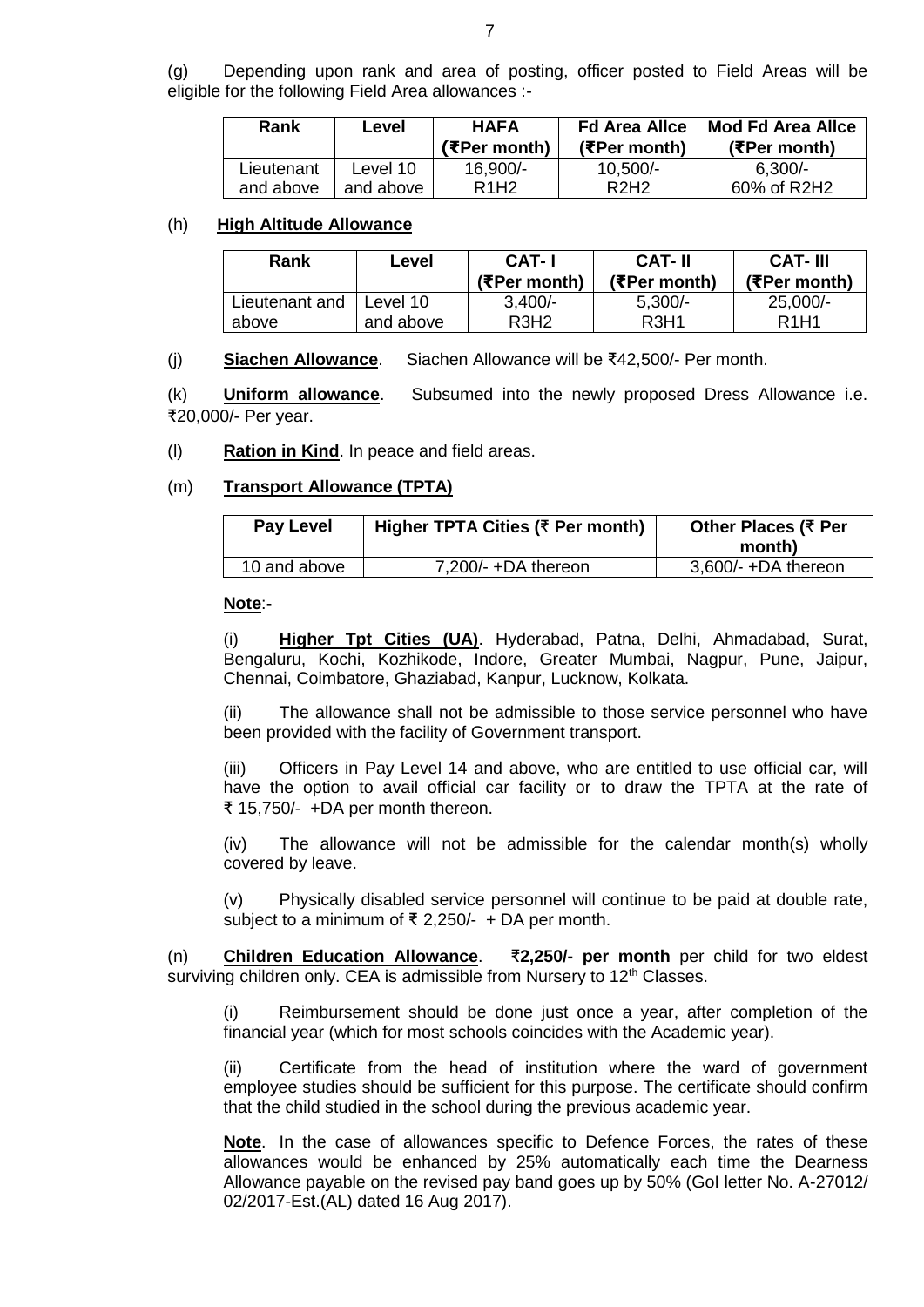(o) **Hostel Subsidy**. ₹6750/- per month per child for two eldest surviving only. Hostel subsidy is admissible from Nursery to  $12<sup>th</sup>$  class.

**Note**. Please note that pay & allowances and rules/ provisions thereof are subject to revision from time to time.

8. **Army Group Insurance Fund (AGIF)**.The Gentlemen Cadets when in receipt of stipend are insured for ₹ 75 Lakh as applicable to officers of the regular Army. **For those who are invalidated out by IMB on account of disability and not entitled to any pension will be provided** ₹**25 Lakh for 100 percent disability. This will be proportionately reduced to** ₹**5 Lakh for 20 percent disability**. However, for less than 20 percent disability, an Ex-Gratia grant of ₹ 50,000/- will be paid. Disability due to alcoholism, drug addiction and due to the diseases of pre-enrolment origin will not qualify for disability benefit and Ex-Gratia grant. In addition, Gentlemen Cadets withdrawn on disciplinary grounds, expelled as undesirable or leaving the Academy voluntarily will not be eligible for disability benefits and Ex-Gratia. Subscription at the rate of ₹ 5,000/- will have to be paid in advance on monthly basis by Gentlemen Cadets to become member under the AGI Scheme as applicable to regular Army officers. The subscription for the relegated period would also be recovered at the same rate.

## 9. **How to Apply**

(a)Applications will only be accepted online on website **www.joinindianarmy.nic.in**. Click on **'Officer Entry Apply/Login'** and then click **'Registration'** (Registration is not required, if already registered on **www.joinindianarmy.nic.in**). Fill the online registration form after reading the instructions carefully. After getting registered, click on **'Apply Online'** under Dashboard. A page Officers Selection '**Eligibility'** will open. Then click **'Apply'** shown against Technical Graduate Course. A page '**Application Form'** will open. Read the instructions carefully and click **'Continue'** to fill details as required under various segments - Personal information, Communication details, Education details and details of previous SSB. **'Save & Continue'** each time before you go to the next segment. After filling details on the last segment, you will move to a page '**Summary of your information**' wherein you can check and edit the entries already made. Only after ascertaining the correctness of your details, click on '**Submit'**. Candidates must click on **'Submit'** each time they open the application for editing any details. The candidates are required to take out two copies of their application having Roll Number, 30 minutes after final closure of online application on last day.

**CANDIDATES ARE ADVISED TO READ THE NOTIFICATION CAREFULLY AND THEN FILL UP ONLINE APPLICATION FORM TO AVOID MISTAKES, AND THEREBY REJECTION OF APPLICATION.**

**Note 1**. **No changes to details submitted in online application can be made after closure of application. No representation in this regard shall be entertained.**

**Note 2**. **CGPA/Grades must be converted into Marks as per the formulae adopted by the concerned University for filling 'Marks obtained in Graduation' in online application**. **Any discrepancy observed at any stage of selection process will lead to cancellation of candidature**.

**Note 3**. **Candidate's name/ Parent's name (Father & Mother)/ Date of Birth in the profile and online application must be as per Matriculation /Secondary School Examination Certificate or Equivalent Certificate issued by the concerned Board of education. Variation in above details will lead to cancellation of the candidature**.

(b) **Self attested** copy of following documents alongwith their **originals** are to be carried to the Selection Centre by the candidates:-

(i) One copy of the Print out of application duly signed and affixed with self attested photograph.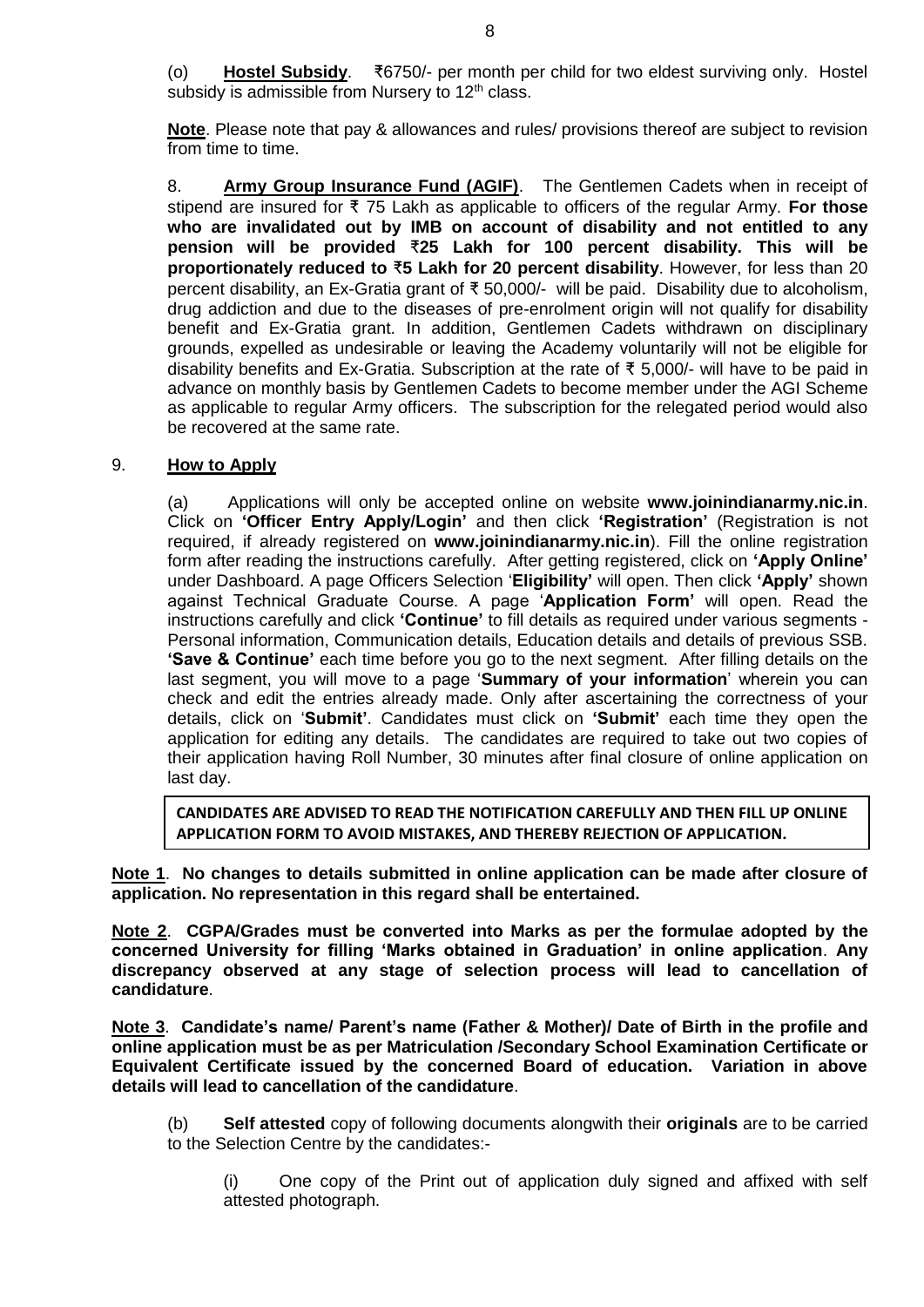(ii) Matriculation/Secondary School Examination certificate or equivalent certificate and marksheet issued by the concerned Board of Education.

**Note 1**. Matriculation/Secondary School Examination Certificate or Equivalent Certificate issued by the concerned Board of Education will only be accepted as proof of Date of Birth, candidates name and Parent's name (Father & Mother) (No other document like Admit card/ Marksheet/Transfer certificate etc are acceptable).

**Note 2**. In case Parent's name (Father & Mother) is not mentioned in matriculation/ Secondary School Examination certificate or equivalent certificate, the candidate is required to produce any document issued by Government of India or States Govt such as PAN card, Aadhar Card, Passport, Driving licence etc. for verification. However, Candidate's name and his Parents's name filled in online application must match exactly with those mentioned in the produced document.

 $(iii)$  12<sup>th</sup> class marksheet and certificate or Equivalent certificate/ Diploma marksheet and certificate (Diploma holders).

(iv) Engineering Degree/Provisional Degree issued by the university.

(v) Marksheets of all semesters/years. (Candidates having backlog at the time of submission of application are not eligible to apply).

(vi) Certificate issued by the Controller of Examination/Registrar of the concerned University regarding formula for conversion of CGPA/ Grades into marks followed by the University.

(vii) A certificate issued by the Controller of Exam/Registrar/Dean of the concerned University or Principal of the College regarding cumulative percentage of marks upto 6th semester/3rd year of Engg degree, upto 8th semester/4th year of B. Architecture (B.Arch) and upto 2nd semester/1st year of M.Sc. in notified stream/ discipline as per Rules/Guidelines of the University which is applicable to the candidate **(for final year appearing candidates)**.

(viii) Certificate from the Principal/ Head of the Institution stating that the candidate is studying in final year and his result will be declared by **01 Jan 2022. This certificate should also certify that the candidate has not any backlog at the time of submission of online application (for final year appearing candidates)**.

(ix) Declaration by the candidate of final year Engineering degree course that he will submit the proof of passing Engg Degree Examination alongwith marksheets of all semesters/years by **01 Jan 2022** to Directorate General of Recruiting, failing which his candidature will be cancelled **(for final year appearing candidates)**.

(c) **Any candidate who does not carry the above documents for the SSB interview, his candidature will be cancelled and he will be returned**.

(d) **All certificates in original to be carried by the candidates for SSB Interview for verification**. Originals will be returned after verification at the Service Selection Board itself.

(e) The second copy of the printout of online application is to be retained by the candidate for reference. **There is no need to send any hard copy to DG Recruiting**.

### (f) **Candidates must submit only one online application. Receipt of multiple applications from the same candidate will result in cancellation of candidature, and NO representation will be entertained in this regard**.

(g) Candidates serving in the Armed Forces are required to inform their Commanding Officer in writing that they have applied for this examination. Applications of candidates serving in the Armed Forces, duly countersigned by the Commanding Officer should be taken alongwith all other documents as stated above to the SSB as and when called for the same.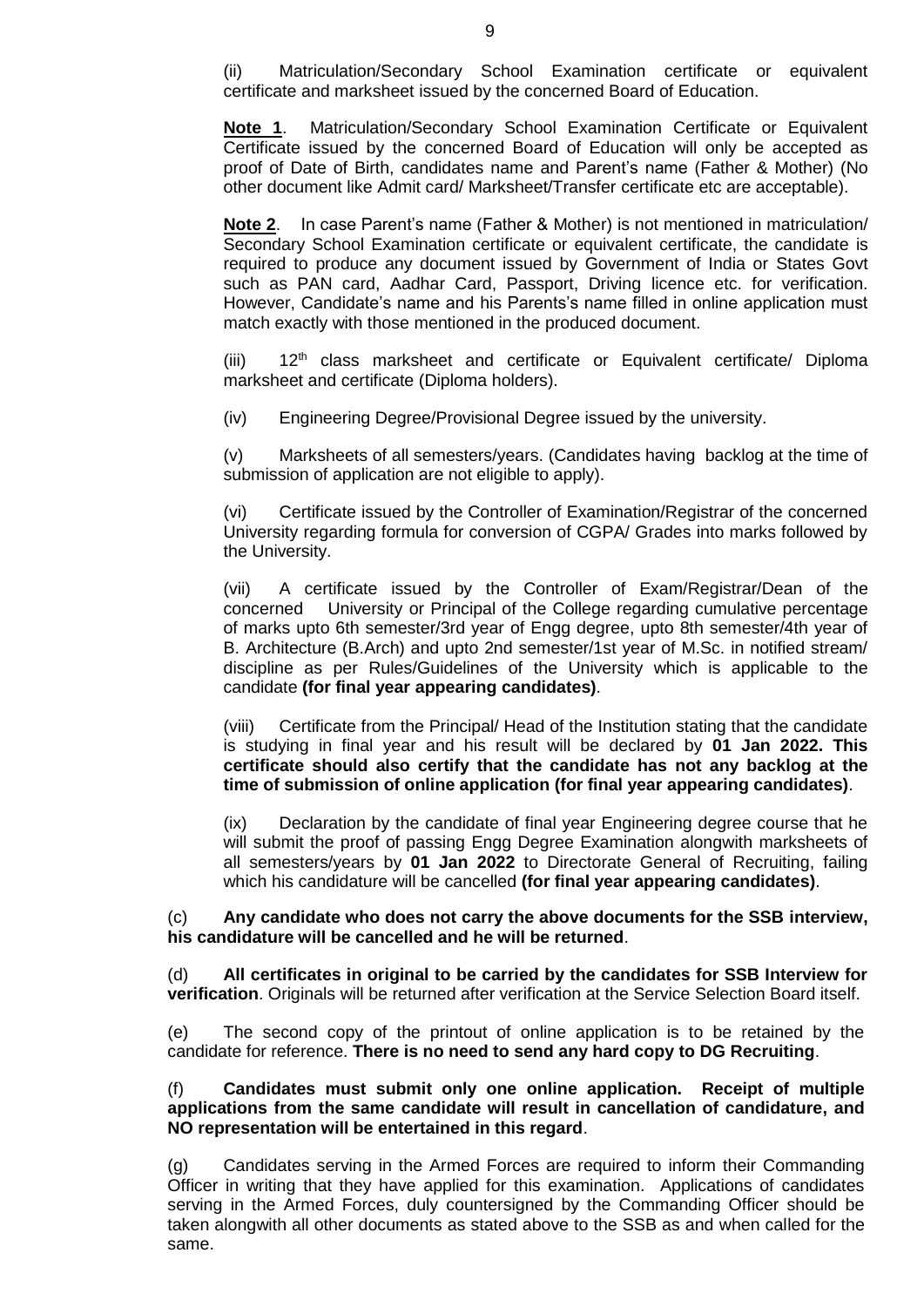10. **Selection Procedure**. The selection procedure is as follows:-

(a) **Short listing of Applications**. **Integrated HQ of MoD (Army) reserves the right to shortlist applications and to fix cutoff percentage of marks for each Engineering discipline/stream without assigning any reason. The cut off will be applied in each stream on the cumulative percentage of marks obtained by the candidates upto the final semester/year. Final semester/year studying candidates will be provisionally allowed to appear in SSB; subject to following conditions:- (i) Their cumulative percentage of marks upto 6th semester/3rd year of Engg degree, upto 8th semester/4th year of B. Architecture (B.Arch) and upto 2nd semester/1st year of M.Sc in notified equivalent stream/ discipline is not below the approved cut off percentage in their respective streams. (ii) After declaration of final results, the cumulative percentage of marks upto final semester/ year of degree course will also be not less than the approved cut off percentage, failing which the candidature will be cancelled.**

(b) **Centre Allotment**. After shortlisting of applications, the centre allotment will be intimated to the candidate via their email. After allotment of Selection Centre, candidates will have to login to the website and select their SSB dates which are available on a first come first serve basis initially. Thereafter, it will be allotted by the Selection Centres. **The option to select the dates for SSB by candidates may be forfeited due to occurrence of any exceptional circumstance/events**.

(c) Only shortlisted eligible candidates depending on the cutoff percentage will be interviewed at one of the Selection Centres viz. Allahabad (UP), Bhopal (MP), Bangalore (Karnataka) and Kapurthala (Punjab) by Psychologist, Group Testing Officer and Interviewing Officer. Call Up letter for SSB interview will be issued by respective Selection Centres through candidate's registered e-mail id and SMS only. **Allotment of Selection Centre is at the discretion of Directorate General of Recruiting, IHQ MoD (Army) and NO request for changes are entertained in this regard.**

(d) Candidates will be put through **two stage selection procedure. Those who clear Stage 1 will go to Stage 2. Those who fail in Stage 1 will be returned on the same day**. Duration of SSB interviews is **five days**, and details of the same are available at official website of Directorate General of Recruiting **[www.joinindianarmy.nic.in](http://www.joinindianarmy.nic.in/)**. This will be followed by a medical examination for the candidates who get recommended after Stage 2.

(e) Candidates recommended by the SSB and declared medically fit, will be issued Joining Letter for training in the order of merit, depending on the number of vacancies available, subject to meeting all eligibility criteria.

11. **Medical Examination**. Please visit **[www.joinindianarmy.nic.in](http://www.joinindianarmy.nic.in/)** for Medical Standards and Procedures of Medical Examination for Officers Entry into Army as applicable.

**Note 1**. **The proceedings of the Medical Board are confidential and will not be divulged to anyone. Directorate General of Recruiting has no role to play in any Medical Boards and procedure advised by the Competent Medical Authorities will be strictly adhered**.

12. **Entitlement for Travelling Allowance**. Candidates appearing for SSB interview for the first time for a particular type of commission shall be entitled for AC-III Tier to and fro Railway fare or Bus fare including reservation cum sleeper charges within the Indian limits. Candidates who apply again for the same type of commission will NOT be entitled to travelling allowance on any subsequent occasion. **For any query/clarification regarding admissibility or payment of Travelling Allowance, the candidates may directly approach the concerned Selection Centres**.

13. **Merit List**. It is to be noted that mere qualifying at the SSB Interview does not confirm final selection. Merit list will be prepared engineering stream/subject wise on the basis of the marks obtained by the candidate at SSB interview. In case equal SSB marks are obtained by more than one candidate, the older candidate(s) in age will be ranked higher in the merit. In case both SSB marks and age of more than one candidate are same, the candidate(s) with higher percentage of marks in qualifying examination will be placed higher in the merit. Higher educational qualifications, previous performances, etc have no role to play. Those in the merit list and who come within the